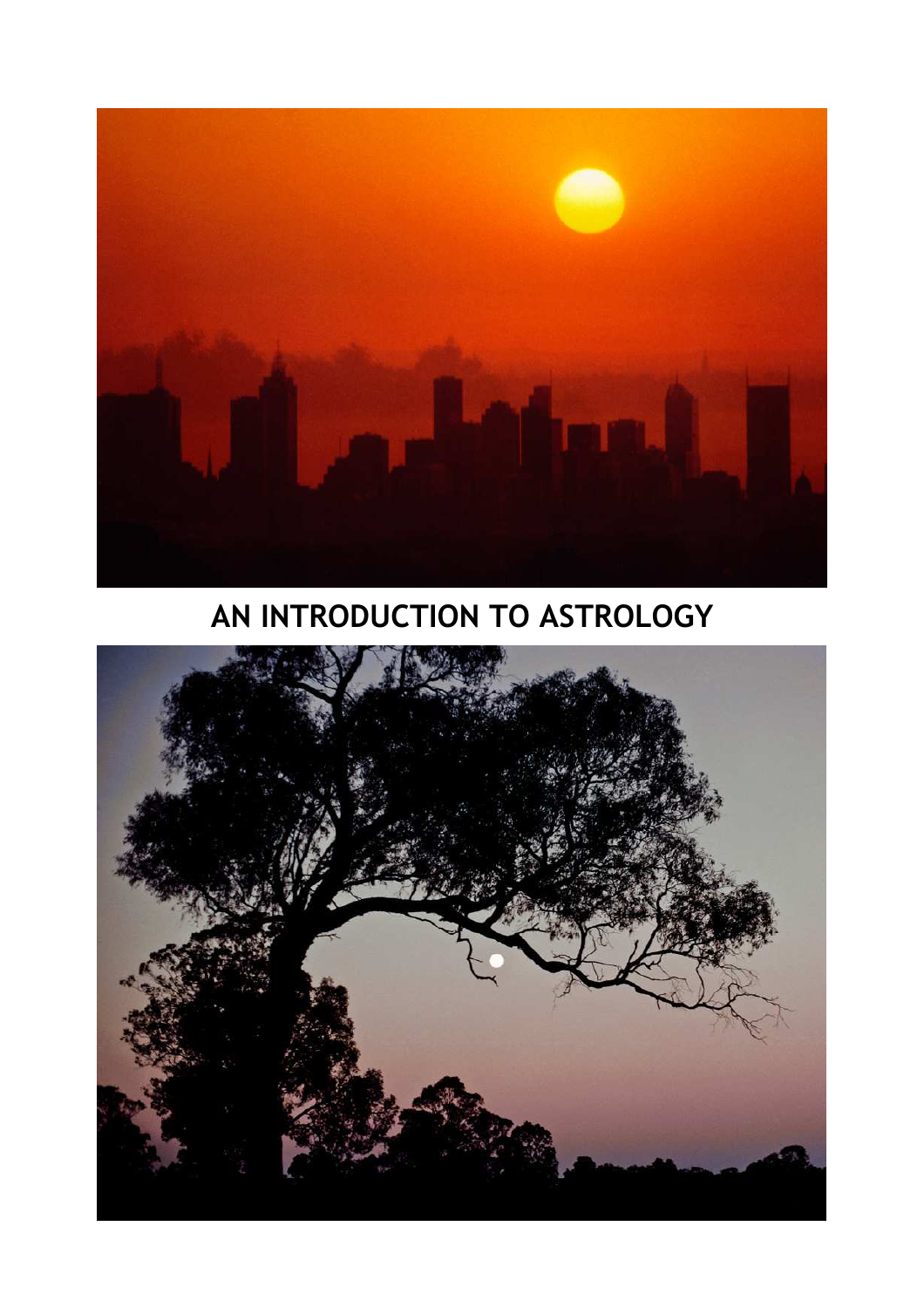Astrology is a complex study. It has ancient origins and is still evolving and developing. It takes several years of study to become a competent astrologer and the subject is so large that it would be impossible to understand every aspect of it in a single lifetime.

People are often introduced to astrology by reading star sign columns in newspapers and magazines. These vary enormously in quality and the comments made in them have to be

very general because they are only based on one piece of data - the sign of the zodiac occupied by the Sun on a particular day of the year. Astrology is capable of giving much deeper insight but to do this requires a complete set of birth data - the day, month, year and time of birth (to nearest minute) together with place of birth on Earth (latitude and longitude). This information allows a full horoscope to be calculated. (See Figure l - the natal chart of Elvis Presley: 8 January 1935, 04.35 CST, Tupelo, MS)

Horoscopes are also called natal charts since they usually refer to the birth (nativity) of a person but they can be calculated for anything that



**Figure 1 Elvis Presley** 

has a beginning – the formation of a nation, a marriage, starting a business or even the construction of a building. It provides a way of expressing the energies of the universe at a specific moment in time, as experienced at one particular location on the Earth.

Figure 2 shows how a natal chart is a representation of the energies filtering through the solar system to fall on a particular spot on the Earth's surface. From this an astrologer is able to work out the important characteristics of the person or event and then to deduce how these might change or be influenced in the future. Look at Figure 2 and imagine a child being born or an event taking place somewhere on Earth. From this location the Sun, the Moon and the planets would be seen against the background of stars in our region of the universe. The natal chart is a two dimensional map of this view.

# **C** THE EVOLUTION OF ASTROLOGY

From the times of the earliest civilisations on earth there is evidence that people have always followed the movements of the stars and planets across the sky. These observations led to the development of both astronomy and astrology. Archaeologists have located records of the study of astrology in the ruins of ancient civilisations in China, Greece, Babylon and Rome. The Three Wise Men, described in the Bible as arriving to pay homage to the new-born Christ, are believed to have been astrologers.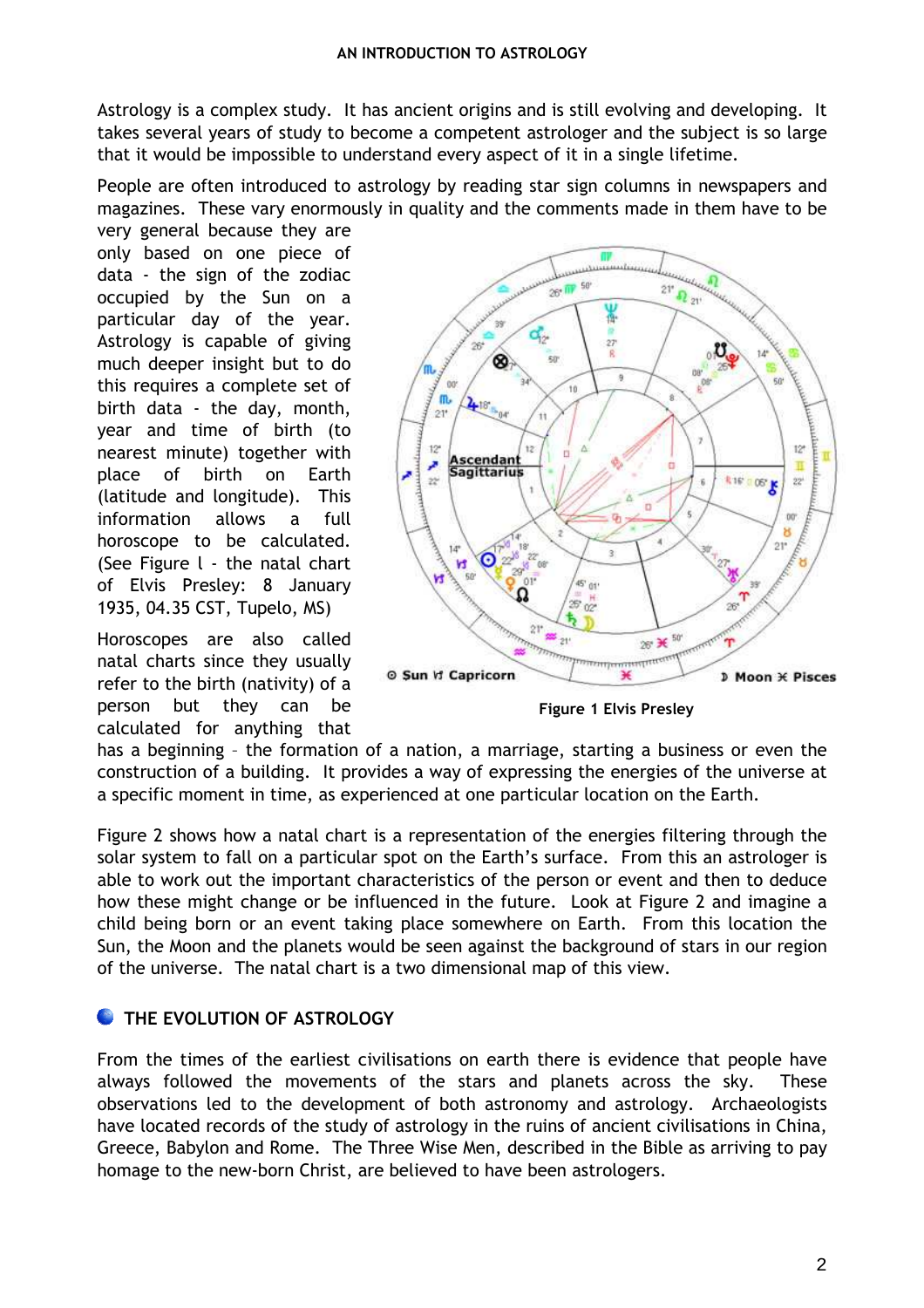#### **AN INTRODUCTION TO ASTROLOGY**

Until relatively recent times, astronomy - the study of the actual movements of the heavenly bodies and astrology - the translation of these movements into events on Earth, were one and the same study. More recently, astrology and astronomy have gone in different directions. Astronomers focus on studying observable facts about the solar system and the universe whilst astrologers continue to investigate the connection between the movements of the planets in our solar system and people's lives. People have always acknowledged the connection in some way. In ancient times, astrologers connected the planets to the gods who were believed to rule every aspect of daily life. Certainly the myths associated with the ancient gods and goddesses reflect patterns of human behaviour that are ageless. Modern astrologers do not see the planets as gods; rather they perceive significant relationships between the positions of the Sun, the Moon, the planets and how we experience events. We are all a part of the universe. Every atom of our bodies and the energy that radiates from the Sun and every star are all part of the same universe. Astrology is just one tool that acknowledges this. The planetary bodies and our individual experiences are different aspects of one coherent whole. In other words, everything in the universe is linked together. There have been various attempts to explain why astrology works, with hypotheses ranging from lines of magnetic flux to radiation emanating from the Sun (our closest star). Astrology does work and we still want to know why.



**Figure 2 - A SCHEMATIC DIAGRAM OF THE SOLAR SYSTEM**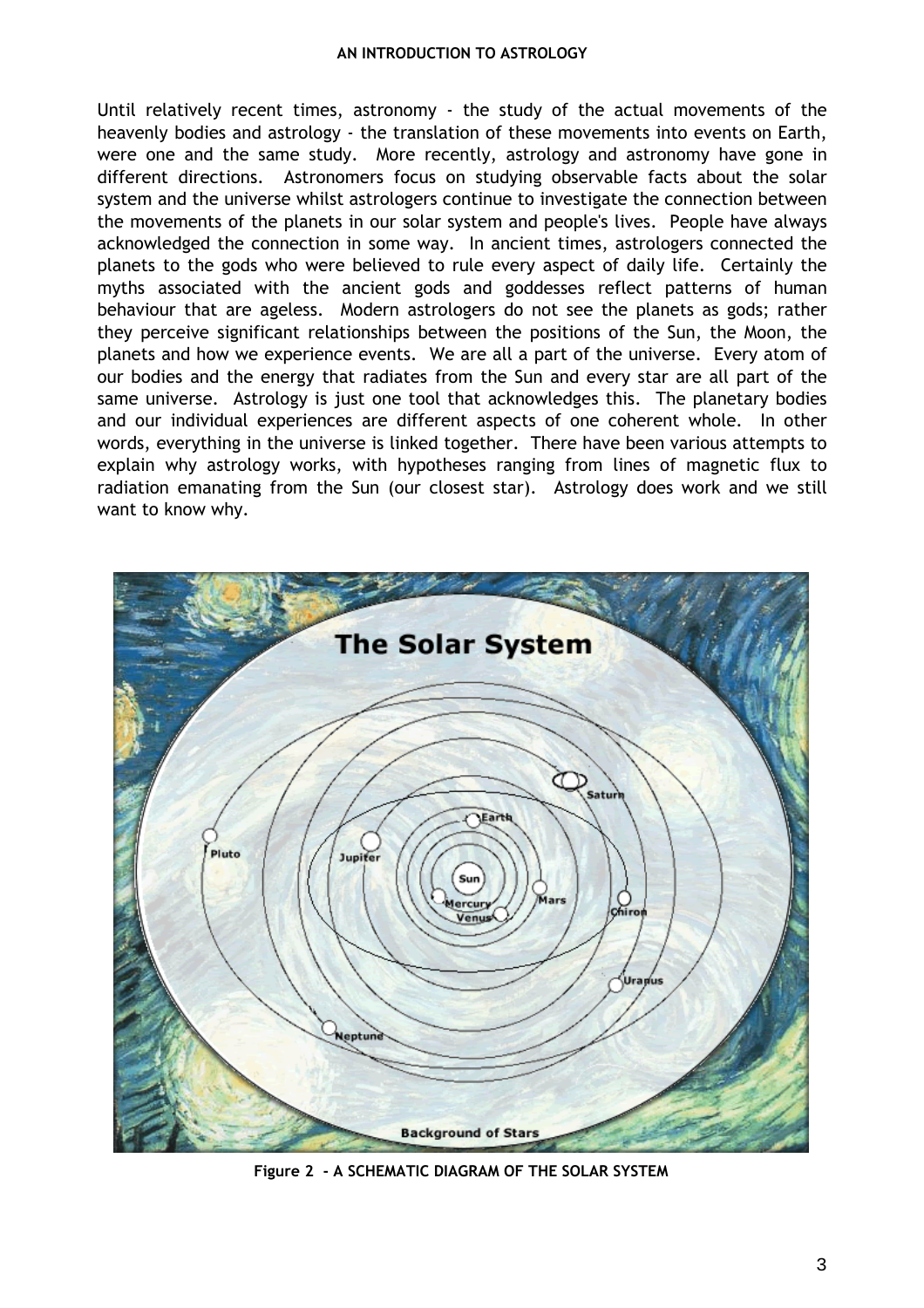# **C** THE ZODIACS

When astrology and astronomy had their first beginnings, the actual positions of the stars were slightly different from where they are now. The ancient astrologers/astronomers saw the positions of the Sun, the Moon and those planets that are visible to the naked eye (from Mercury out to Saturn - see Figure 2) against the background patterns of the actual constellations. During the year, as the Earth orbits the Sun, our view of the universe changes. The apparent path of the Sun is referred to as the ecliptic and the band of constellations that falls within this is called the **sidereal zodiac**. The different constellations vary quite a bit in size and it is debatable whether there are 12, 13 or 14 constellations that could be considered to lie along the ecliptic.

Around 200 CE, at the spring equinox for the northern hemisphere (when the Sun was directly overhead at noon on the equator, appearing to move north) the Sun lay at the beginning of the constellation of Aries. Both then and now, western astrologers take this moment of time as the beginning of their zodiac - the **tropical zodiac**. Over thousands of years, the stars and the solar system have shifted in their relative positions. Western astrologers still take the northern spring equinox as the beginning of their zodiac but the actual position of the Sun at this time of the year has drifted backwards so that it now has the constellation of Pisces as a backdrop in the sidereal zodiac. Throughout this guide, as in any other astrological text, when the zodiac is mentioned, it implies the tropical zodiac. It is important to realise that astrologers use a particular time in the Earth's orbit around the Sun, not a constellation, as their reference point.

## **C** HOROSCOPES

The diagram or chart that is used by astrologers is called a horoscope (see Figure l) It is a two-dimensional representation of the positions of the Sun, Moon, planets and certain other important points as seen from the place where the person was born, at the precise time of day, on the date and year of his or her birth. However, instead of making an actual drawing showing the position of the Sun, Moon and planets at the time and place in question, astrologers use symbols (glyphs) which they place on the chart. See Table l.

| <b>PLANETS</b> |         |              | <b>SIGNS</b>        |             |               |    |             |
|----------------|---------|--------------|---------------------|-------------|---------------|----|-------------|
| ⊙              | Sun     | $\mathbf{r}$ | Saturn              | $\Upsilon$  | Aries         | ᅀ  | Libra       |
| D              | Moon    | ৸ৢ           | <b>Uranus</b>       | ୪           | <b>Taurus</b> | ጤ  | Scorpio     |
| ¥              | Mercury | Ψ            | Neptune             | $\mathbf I$ | Gemini        | ዎ  | Sagittarius |
| ò              | Venus   | ೪            | Pluto               | க           | Cancer        | VS | Capricorn   |
| <b>්</b>       | Mars    |              | plus the asteroid - | $\Omega$    | Leo           | ⋘  | Aquarius    |
| 4              | Jupiter | ξ            | Chiron              | M           | Virgo         | Ӿ  | Pisces      |

|  | TABLE 1 - ASTROLOGICAL SYMBOLS |  |
|--|--------------------------------|--|
|--|--------------------------------|--|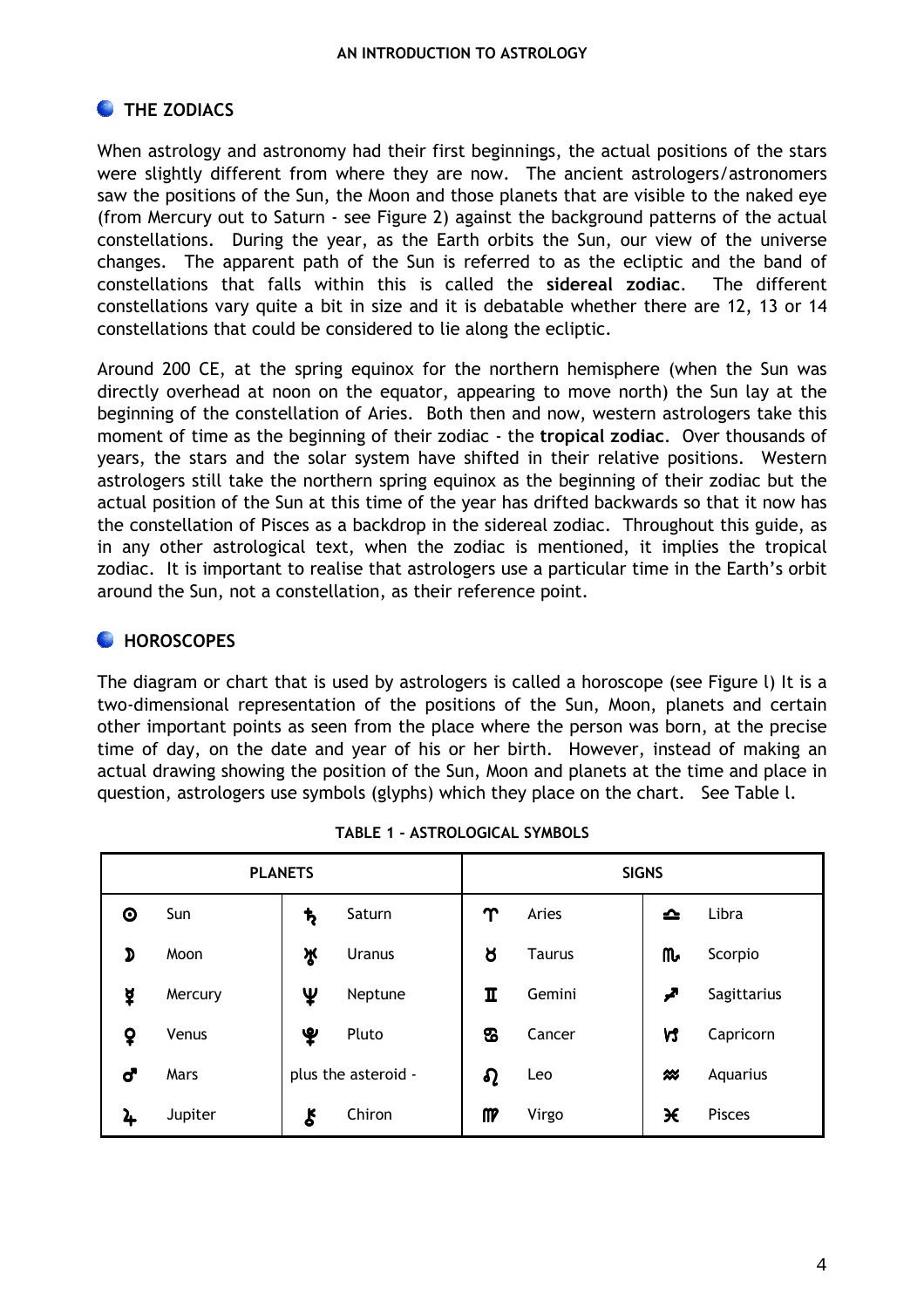### **C** THE TWELVE SUN SIGNS OF THE ZODIAC

The tropical zodiac begins with the position of the Sun at the March equinox (the vernal equinox) and is then divided into twelve equal zodiacal signs. These are the 'Sun signs'.

For historical reasons the twelve signs of the tropical zodiac have the same names as the twelve main constellations (star patterns) of the sidereal zodiac, although they now refer to different sections of the heavens. The actual date on which the Sun passes from one sign to another varies from year to year. This is what gives rise to confusion when newspapers or magazines give different dates for the beginning and end of each sign. In order to determine the correct sign of the zodiac when one is born near the end of one sign and the start of a new sign (this is called being born on the cusp), the time of birth and world time zone as well as the day and year are needed. For example, if you were born between April 19 and April 22, you might have an Aries or Taurus sun sign. The correct sign of the zodiac can be determined using a reference book called an ephemeris. This gives the tropical zodiac positions for the Sun, Moon and planets based on time and date, all referred back to Greenwich Mean Time (GMT). The following is a guide to your Sun Sign:

| 1  | Υ        | Aries the Ram             | March 21 - April 20       |
|----|----------|---------------------------|---------------------------|
| 2  | ୪        | Taurus the Bull           | April 21 - May 21         |
| 3  | π        | Gemini the Twins          | May 22 - June 21          |
| 4  | ଞ        | Cancer the Crab           | June 22 - July 22         |
| 5  | $\Omega$ | Leo the Lion              | July 23 - August 23       |
| 6  | M        | Virgo the Virgin          | August 24 - September 23  |
| 7  | ≏        | Libra the Balance         | September 24 - October 23 |
| 8  | ጤ        | Scorpio the Scorpion      | October 24 - November 22  |
| 9  | ∕∕       | Sagittarius the Archer    | November 23 - December 21 |
| 10 | <b>N</b> | Capricorn the Goat        | December 22 - January 20  |
| 11 | ⋘        | Aquarius the Water-Bearer | January 21 - February 19  |
| 12 | Ӿ        | Pisces the Fish           | February 20 - March 20    |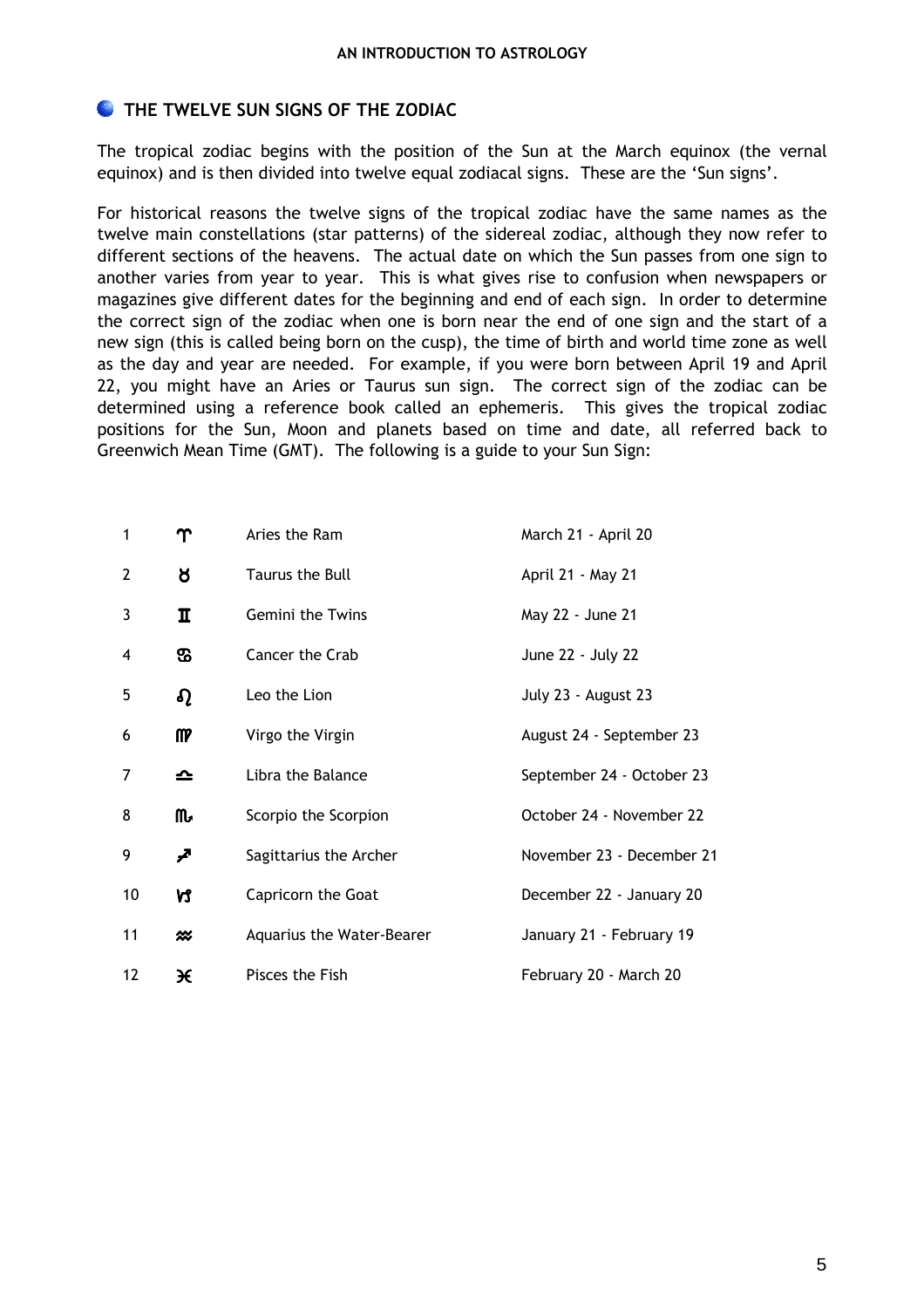# **C** THE PLANETS

The Sun is the only body in the solar system whose position in the zodiac can be deduced from the date in the year. Because the Sun represents the fundamental life-urge of an individual, magazine astrology uses birthdates to deduce the Sun sign, and hence the position of the Sun in the tropical zodiac to give some indication of the overall personality. The positions of other planets and the Moon vary enormously and would have to be looked up in an ephemeris. They will be given on your natal chart if you have had it drawn up. The Moon and each of the planets describe other aspects of your personality. For example, the position of Mercury in the zodiac and its location in your horoscope focuses on how you communicate, Mars relates to how you use energy, Saturn indicates how your life is structured and how you may be limited, and so on. The information in Table 2 summarises some of the keywords which capture the essence of the concepts which are represented by each planet.

#### **TABLE 2 - PLANETARY KEYWORDS**

| Sun     | D                          | ego, identity, purpose, vitality, authority, masculine principle                              |  |
|---------|----------------------------|-----------------------------------------------------------------------------------------------|--|
| Moon    | $\boldsymbol{\odot}$       | emotional self, instinctive responses, receptive, nurturing, feminine principle               |  |
| Mercury | ¥                          | communication, intellect, nervous energy, early education                                     |  |
| Venus   | ò                          | harmony, affection, love, art, balance, the feminine impulse in both sexes                    |  |
| Mars    | ď                          | energy, drive, action, aggression, the masculine impulse in both sexes                        |  |
| Jupiter | 4                          | expansion, optimism, extravagance, luck & gambling, religion, philosophy,<br>higher education |  |
| Saturn  | ħ                          | restriction, discipline, duty, tradition, structure, inhibition, boundaries                   |  |
| Chiron  | $\boldsymbol{\mathcal{E}}$ | spirit wound, compassion, wholeness, alternative, the quest, experiential                     |  |
| Uranus  | ৸ৢ                         | nonconformity, invention, freedom, the unexpected, technology                                 |  |
| Neptune | Ψ                          | mysticism, intuition, transcendence, illusion                                                 |  |
| Pluto   | ୄୢୢୢ                       | transformation, regeneration, elimination, sexuality, power.                                  |  |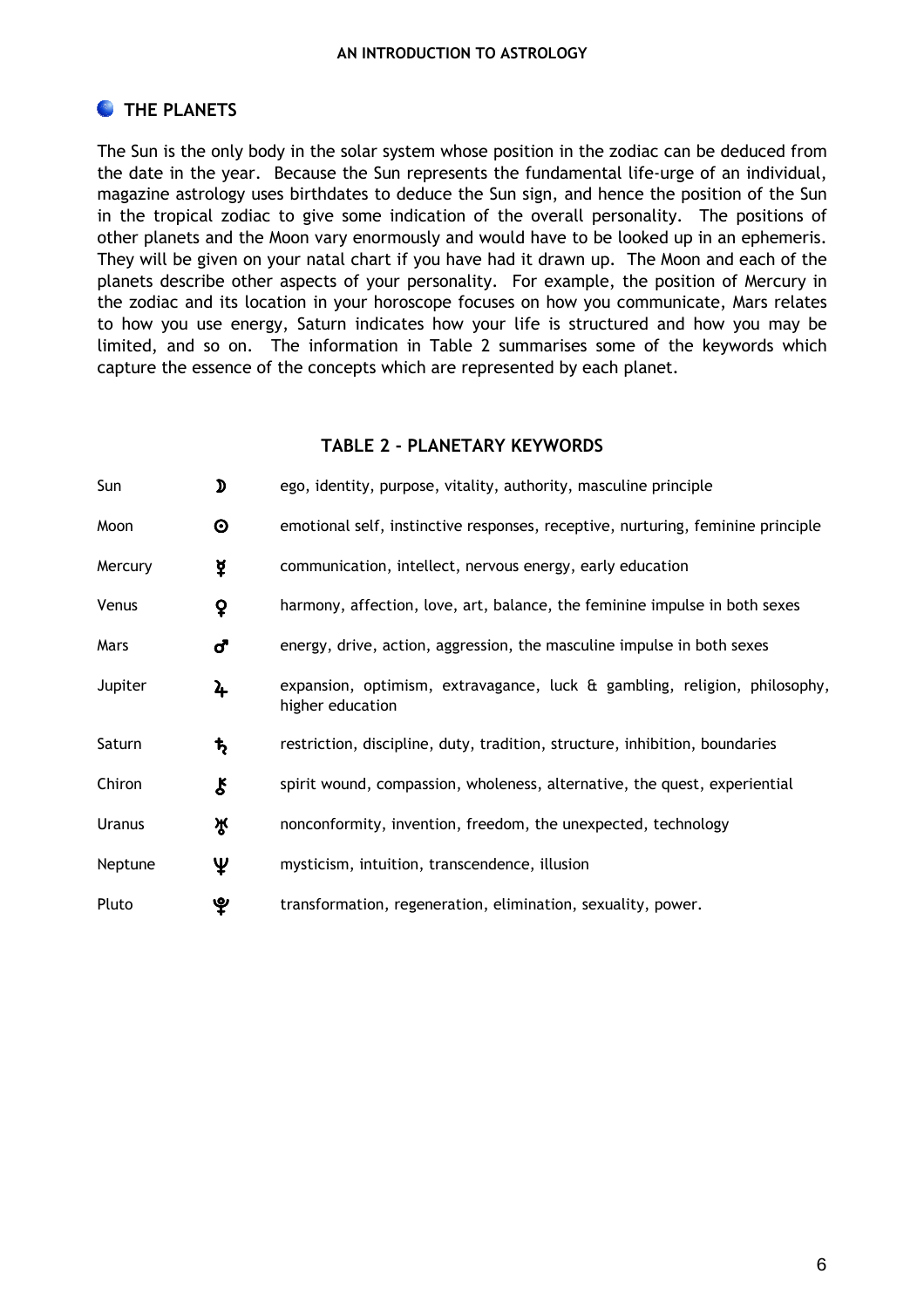## **C** THE TWELVE HOUSES

Most people are aware of the twelve signs of the tropical zodiac but there are also twelve other divisions of the horoscope. The natal chart is divided into twelve sectors called the houses. There are various systems for dividing the chart up into houses. Most of the systems use a combination of the time of birth plus the latitude and longitude of the birth place. The houses each relate to different areas of people's lives. For example, finance and things that are valued relate to the Second House, communications relate to the Third House, marriage or partnerships are described by the Seventh House, travel and higher education belongs to the Ninth House, career and public acclaim is signified by the Tenth House, and so on. Figure 3 summarises the significance of each of the houses.



**FIGURE 3 SUMMARY OF THE AREAS OF LIFE INDICATED BY THE HOUSES**

The Sun, Moon and planets each exert their own influences. They are said to 'rule' particular areas of life. For example, Saturn produces structure and/or potential limitation, whereas Jupiter brings expansion and/or possible wastefulness. The area of life affected by, say Jupiter or Saturn depends upon which house the planet is occupying in the horoscope and the way in which it produces its effects is indicated by the sign of the zodiac.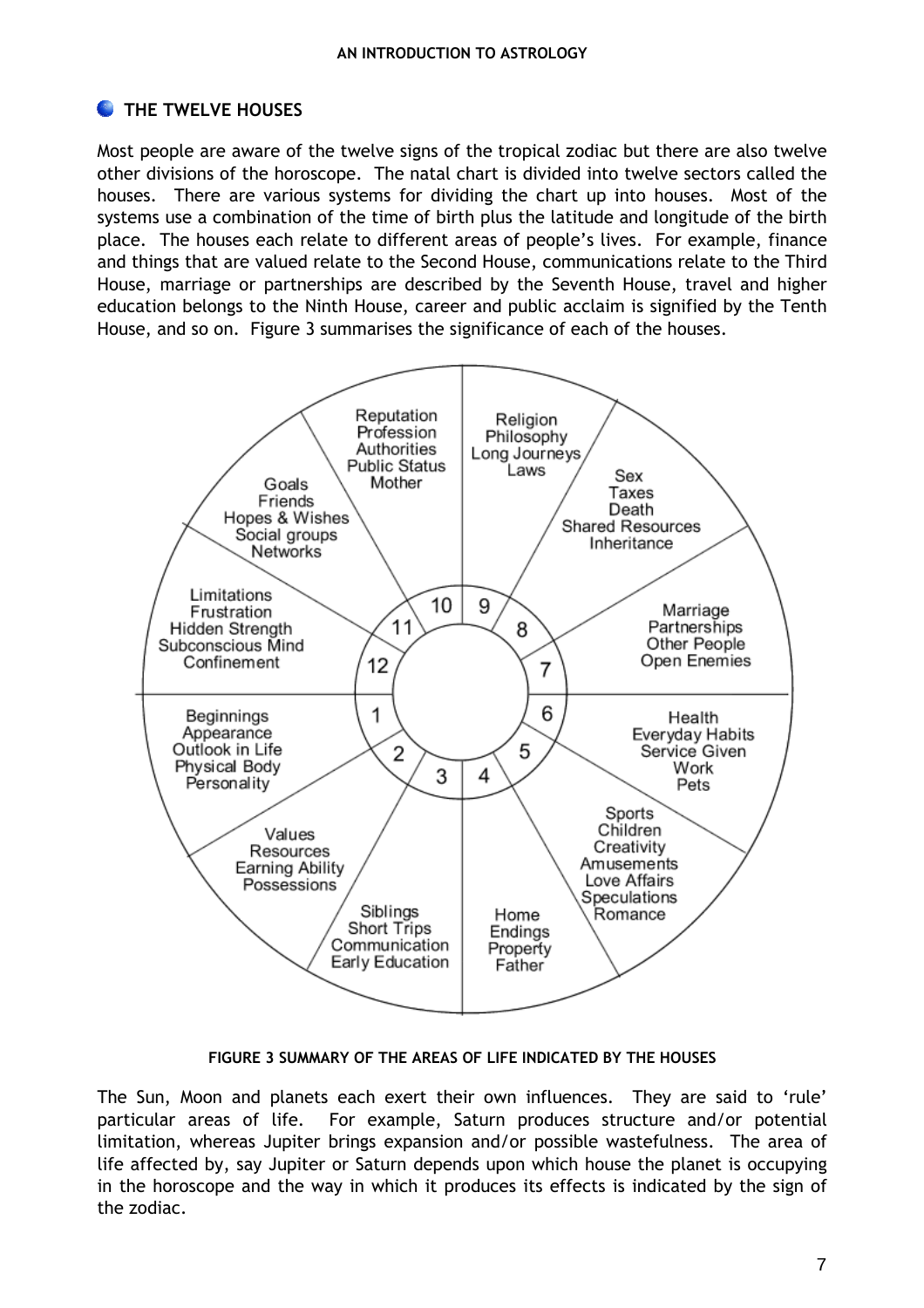#### **AN INTRODUCTION TO ASTROLOGY**

The date of birth determines in which signs of the zodiac the Sun, Moon and all the planets will be placed but it is the time (to the nearest minute) and place (latitude and longitude) of birth which determines which houses of the horoscope these bodies will occupy.

The Sun, for example, spends one month in each sign of the zodiac; the Moon spends approximately two and a half days in each sign of the zodiac whereas Saturn spends about two and a half years in a sign. This is due to the planets moving around the Sun in elliptical orbits of different size.

Hence, as seen from the Earth, the planetary bodies appear to move through the zodiac at different speeds. However, as the Earth spins on its axis, the Sun, Moon and planets pass through all 12 houses of the horoscope in 24 hours; this means that they only occupy any one particular sector for about two hours.

Astrological calculations are not covered in this brief introduction. If you wish to find out how to do these you should consult an astrological textbook or refer to an astrological chart calculation service.

## **ASTROLOGICAL ASPECTS**

When the map of the heavens (the horoscope) is completed it shows the sign of the zodiac in which the Sun, Moon and planets are situated and the houses in which the planetary bodies are located. (See Figure 1). The astrologer also wants to know how the energies represented by each planet relate to each other. These relationships are called 'aspects'. They are the angles between the various bodies, measured in degrees and minutes of longitude. Since the Sun, Moon and the eight known planets are moving through the zodiac at different speeds, they are constantly forming all sorts of angles (aspects) to one another as seen from our vantage point on Earth. For example, a square is a 90 degree aspect between two planetary bodies and a trine is a 120 degree aspect. The aspects represent the ways in which the energies of the two planetary bodies interact. The square tends to make the energies more challenging whereas a trine makes the interaction more harmonious. Table 3 summarises some of the more important aspects. A discussion of aspects can be found in basic astrological textbooks.

|     | <b>ASPECT</b> | Degrees apart<br>(approx.) | <b>SIGNIFICANCE</b>                                  |
|-----|---------------|----------------------------|------------------------------------------------------|
| σ   | Conjunction   | 0°                         | Integration of the two planetary principles involved |
| ⋇   | Sextile       | $60^\circ$                 | Opportunity, easy flow of energies involved          |
| . . | Square        | $90^{\circ}$               | Challenge, inner conflict                            |
|     | <b>Trine</b>  | 120°                       | Positive flow of energies working together           |
| ᅎ   | Quincunx      | $150^\circ$                | Some strain and incompatibility                      |
| ஃ   | Opposition    | 180°                       | Tension, open conflict, awareness                    |

**TABLE 3 - ASPECTS**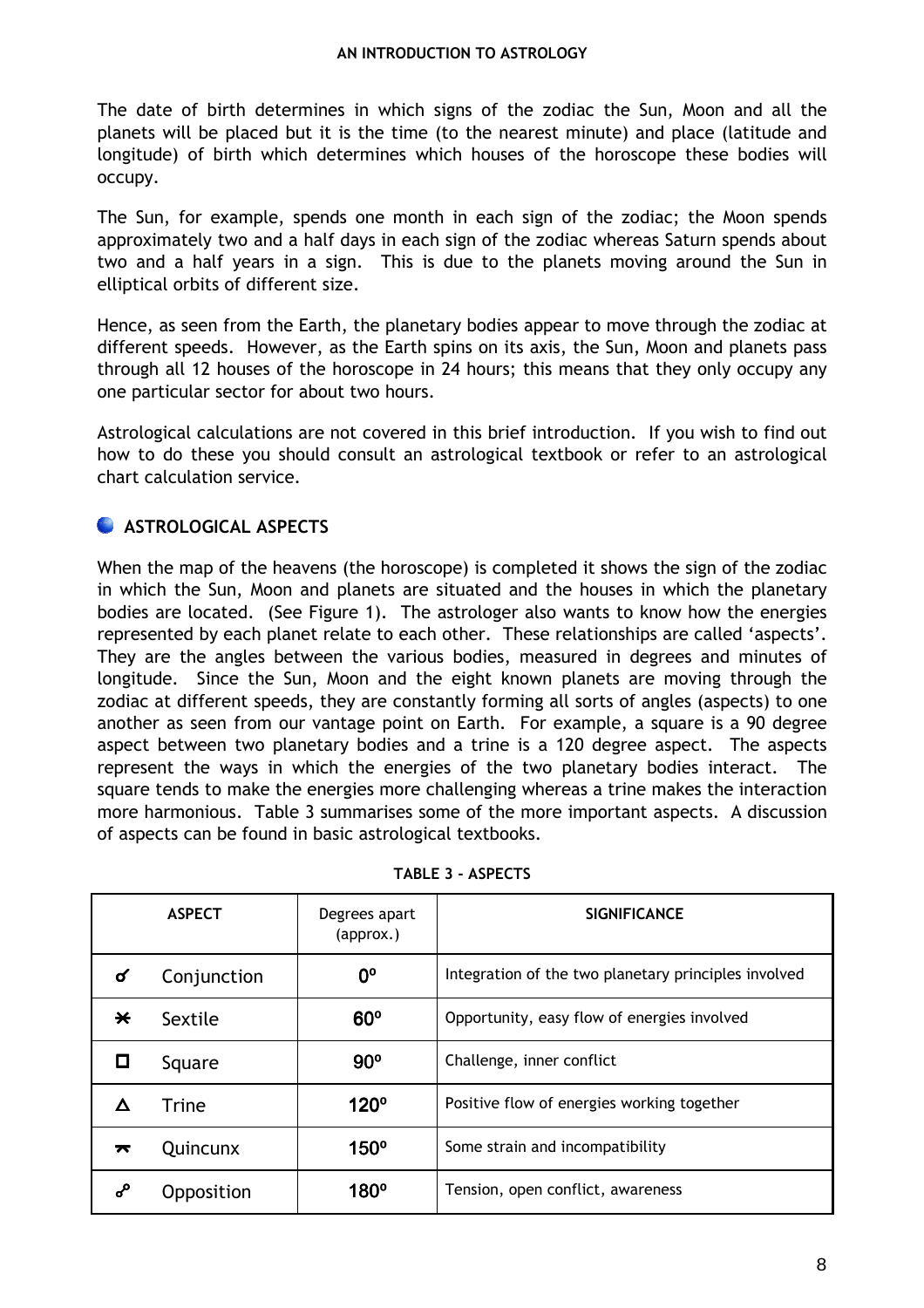The sample chart of Elvis Presley (Figure 1) shows examples of these aspects. You might find it interesting to try putting together some of the aspects on his chart to begin to develop an understanding of the issues within his personality.

### **C** THE ASCENDANT - YOUR RISING SIGN

In order to calculate the ascendant, the actual date, time and place of birth is needed. The eastern horizon is known as the ascendant and the sign of the zodiac which is on that horizon at the actual hour and minute of birth is termed the rising or ascending sign. The ascendant is the start of the First House of the horoscope in most of the House systems currently in use. The ascendant is one of the more important points in the horoscope since it indicates how you are likely to be perceived by other people. The ascendant can be thought of as the mask you wear and the veil through which you look out on the world.

On first meeting, a person tends to project their ascendant sign so that very often the characteristics initially seen in a person are those of the ascendant sign and not the Sun sign. This is one reason why it is easy to be wrong when trying to guess someone's Sun sign. Twelve people born at approximately two hour intervals on any particular day would share the same Sun Sign (unless the day happens to fall on the cusp of two zodiac signs) but they would have a different ascending signs. This, together with the movement of all of the other planets from year to year, is why there can be so many differences in the personalities and behaviour of people who are born in any one of the twelve signs of the zodiac.

## **INTERPRETATION OF THE HOROSCOPE**

Astrology is only one of many tools that can be used to understand life and our existence on Earth. Cycles play a particular role in shaping our lives and astrology is a study of cycles - the movement of planetary bodies represented symbolically in the horoscope. Since the possibilities of combinations are almost infinite, each birth chart is a representation of the unique individual.

It takes years of study and experience in order to become proficient in interpreting the complete horoscope in terms of character, potential talents, aptitudes, career, strong and weak points, health, ability to relate to others and so on. Becoming an effective astrologer involves learning how to decode the ways in which the Sun, Moon, planets, zodiac signs, Houses and Aspects interrelate. Rather than indicating fate, astrology portrays potentialities. Talent in a particular area may be evident in the horoscope but the individual might not even be aware of the potential. Astrology has great value in the development of greater selfawareness and in helping us to understand the spiritual nature of existence.

## **PREDICTIONS**

There are a number of techniques that an astrologer can use to make predictions. The simplest is called 'transits'. This involves looking at the placement of the slower moving planets relative to the natal chart. Of course, if you don't have a full chart to refer to, the predictions can only be based on the position of the natal Sun. Magazine astrologers often make their predictions by putting the Sun sign on the Ascendant and then look at where the transiting planet falls in artificial 'solar houses'. For example, if you are a Gemini and transiting Jupiter (expansion and good fortune) happens to be in Cancer, the next sign after Gemini, hence the solar second house of finances and personal property, the magazine prediction might be something like: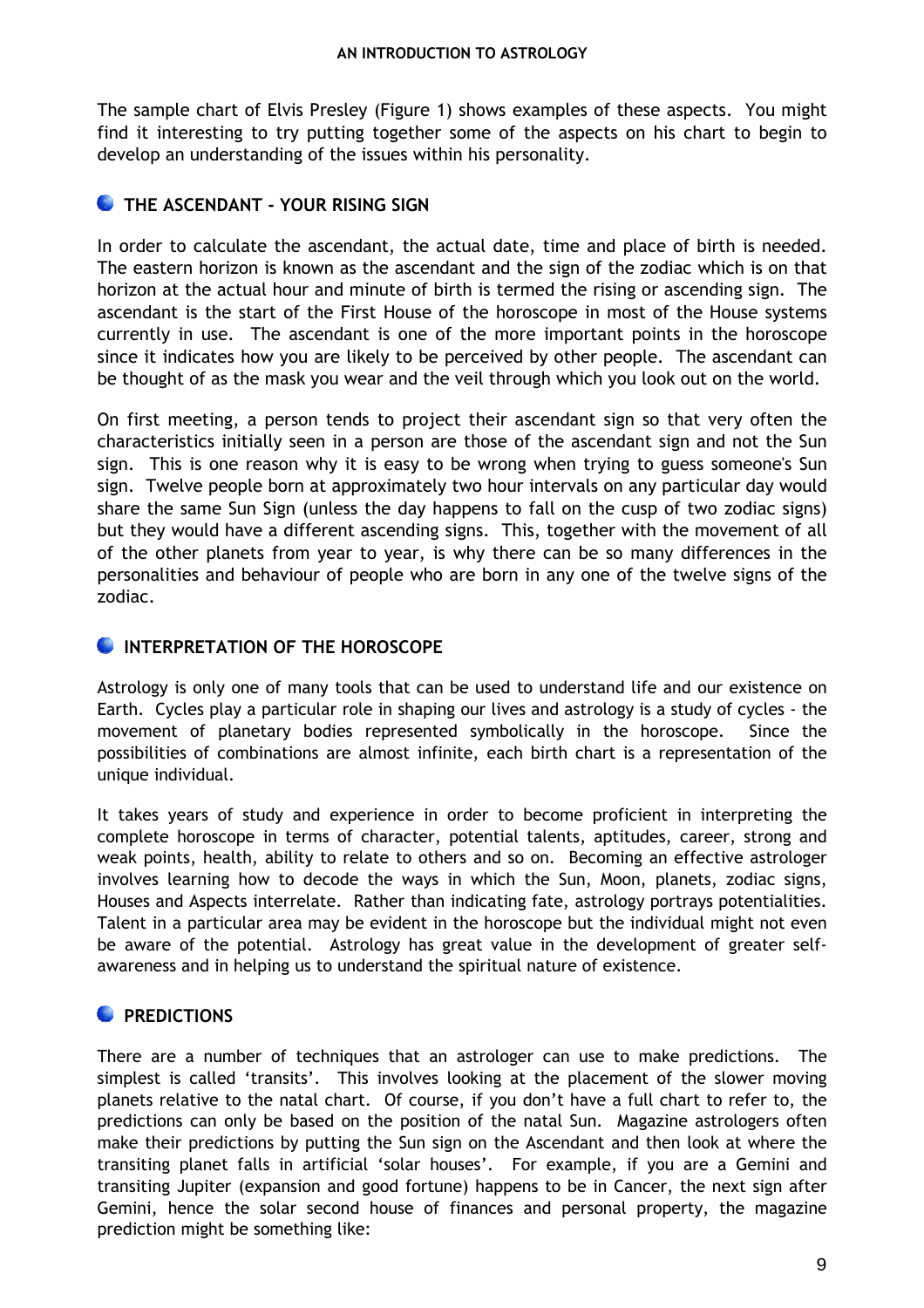"Next month will bring opportunities for financial gain. A good time to buy that large item you've been hanging out for."

However this prediction is really only likely to be accurate if you also happened to have a Gemini Ascendant. If you know your ascendant sign, you may find it more useful to look at the magazine predictions for that sign.

If you know your time of birth accurately, the astrologer can make use of more complex techniques such as progressions and directions but a full description of these is well beyond the scope of this introduction.

#### **CURRENT DEVELOPMENTS IN ASTROLOGY**

Astrology is a fascinating subject. As well as being used for personal counselling, it is now being used to assist in making stock market and other business decisions (Financial Astrology), to choose the best time for beginning new ventures (Electional Astrology) and also to answer particular questions (Horary Astrology).

Other current areas of interest include a study of the asteroids (the smaller interplanetary bodies that travel in our solar system), the fixed stars and a rediscovery of traditional astrology made possible by modern translations of ancient texts written centuries ago in Latin and Ancient Greek. There is also growing interest in Vedic (Hindu) astrology. This is based on the sidereal rather than the tropical zodiac.

#### **QUESTIONS THAT ASTROLOGERS ARE OFTEN ASKED**

- **Q Why do astronomers say that astrologers have 'got it wrong' when they say that a planet is in a particular sign?**
- A Astronomers are usually not aware that they are using a different zodiac from western astrologers. (See the earlier section on The Zodiacs.) The confusion arises from the fact that the astrological signs of the tropical zodiac are not the same as the astronomical constellations in the sidereal zodiac, even though they have the same names. (Refer to the section on The Twelve Sun Signs of the Zodiac.) Astrologers find that by linking the positions of the planets to the orientation of the Earth towards the Sun in the tropical zodiac, they get a better indication of the universal energies affecting existence on Earth.

#### **Q Why do magazine star columns show different dates for the beginning of each sign?**

A The cusp (beginning) of each sign in the tropical zodiac varies slightly from year to year. If you were born on a date which falls on the cusp, you would have to look up the position of the Sun at the exact minute of your birth in a book of tables called an ephemeris.

 NB All times in an ephemeris are given in GMT (Greenwich Mean Time). Allowances have to be made for births in any other time zone around the world.

**Q I am a Leo but when I read the Star sign column in the newspaper, the predictions for Libra usually seem to be more accurate for me.**